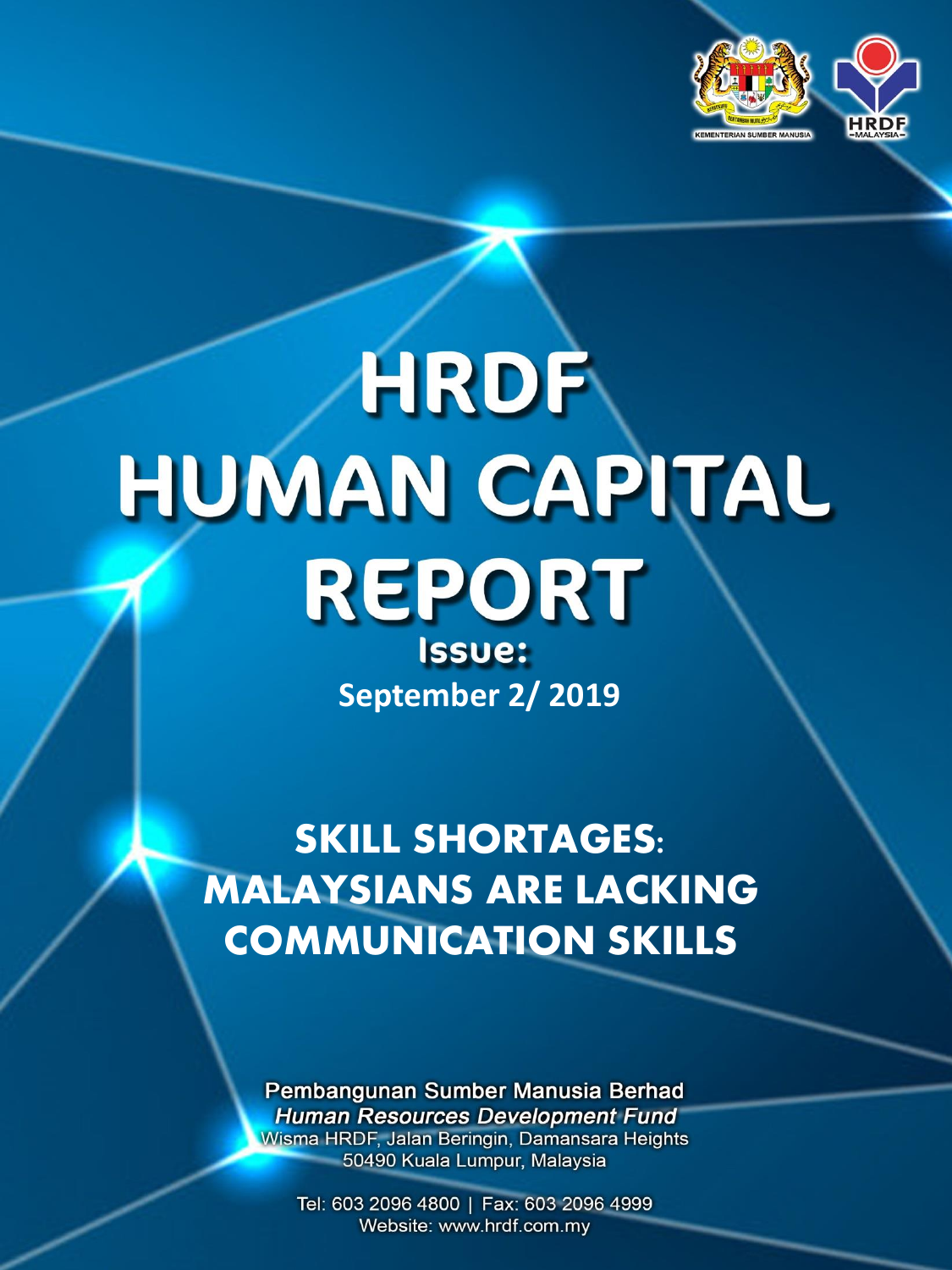# **SKILL SHORTAGES**

Malaysia's labor market has evolved significantly in recent decades. An economy that was once driven by agriculture shifted first to the manufacturing sector and then to the services sector, which now accounts for more than half of Malaysia's GDP and around 60 percent of employment. As Malaysia urbanises and undergoes the economic growth, there happens the shortages of labour market. Shortages in the labour market arise when the supply of workers with particular skills is insufficient to meet the demand.

(Source: Monitoring Occupational Shortages, World Bank Group, 2019)

Skill shortage can be divided into three (3) situations where:





(Source: Skill mismatch and overeducation in transition economies, 2015)



#### Short-Run

Skill shortages might cause reduction in output and productivity when high-potential firms fail to hire the talents needed to grow.

#### Long-Run

If such shortages persist, there is a risk of longrun losses in competitiveness and businesses' ability to innovate.



## **QUICK TAKEAWAYS AND HIGHLIGHTS**

Labour market shortages can be particularly problematic in countries with emerging economy like Malaysia, where new technologies, digitization, automation, and other trends like Industry 4.0 result in a constant changing demand for particular set of skills.

Source: Monitoring Occupational Shortage, World Bank Group, 2019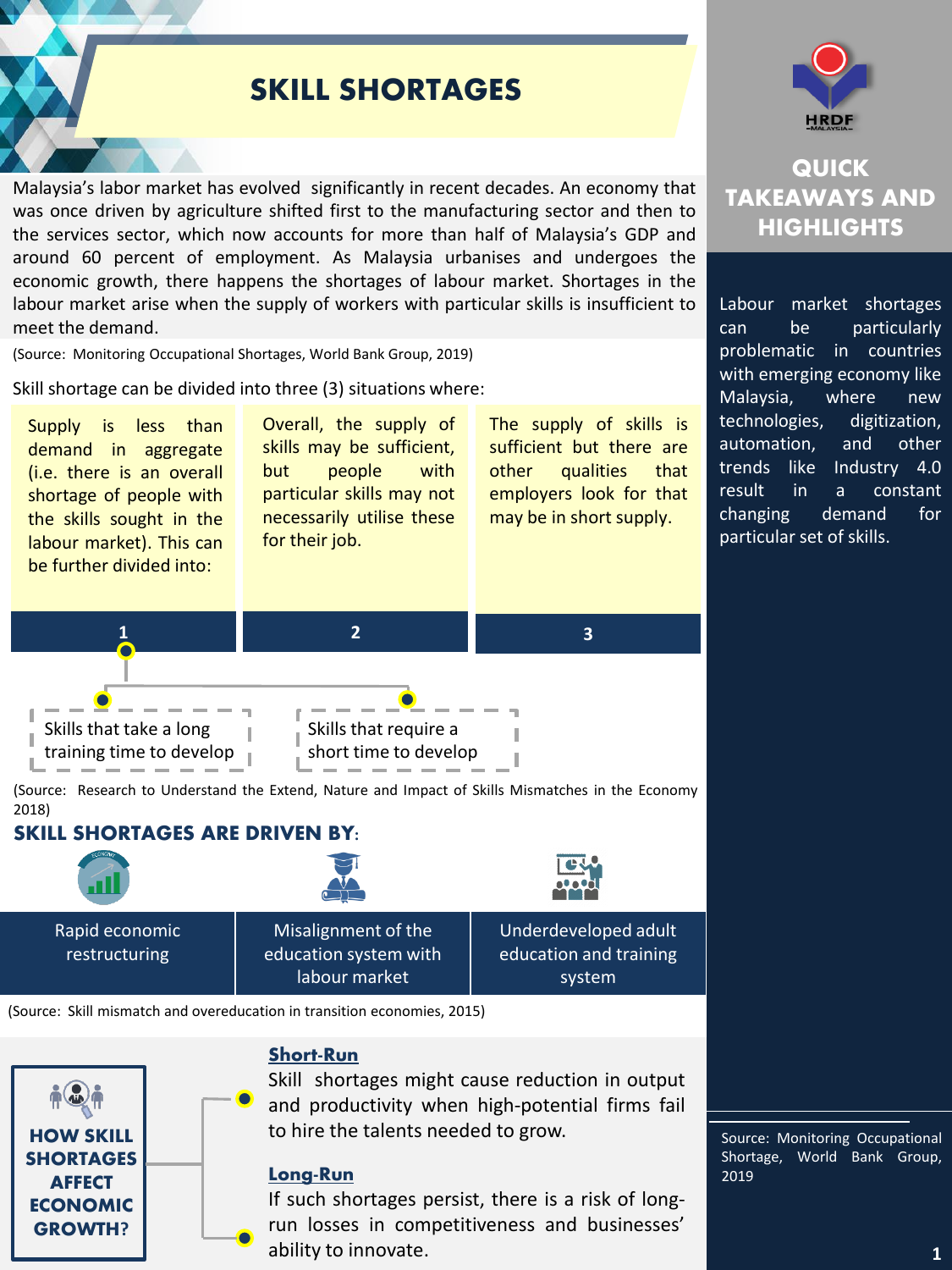# **SKILL SHORTAGES**

## WHAT IS THE CRITICAL OCCUPATIONS **LIST (COL)**

- $\frac{1}{20}$  The government of Malaysia created the COL as a tool to identify labour market shortagesthat are associated with Malaysia's growing knowledge-based economy.
- $\&$  Identifying occupations that are (mid- or high-) skilled, according to the Malaysian Standard Classification of Occupations (MASCO).
- Determining the chances of mismatch between employers' demand for certain occupations and the supply of skills associated with those occupations.

### THE TOP ASSOCIATED SKILLS BASED ON CRITICAL OCCUPATIONAL LIST **2018/2019**

Owing to the fact that English is the second most important language in Malaysia and widely used in daily communications, the skills related to English language have become important skills required and overall, it has been identified as the most critical skills in COL. Apart from English language, Mandarin language has been indicated as the one of critical skills in COL. By having some knowledge in Mandarin language, individual becomes more competitive as some of the jobs require this language proficiency especially for positions like Manufacturing Managers, Early Childhood Educators and Commercial Sales Agents.

On the other hand, **communication skill** is indicated as the top-rated critical skill. Although Malaysia's economy has shifted to meet the current technological changes, communication still plays a vital role in achieving productivity and maintaining strong working relationships at all organisational level.



#### **TOP CRITICAL SKILLS IN 2018/2019 COL**

English Commu nication Skills Troubles Froubles Chinese HMandarin<br>hooting Chinese HMandarin ng e and ng Quality  $M$ andar $\begin{vmatrix} 1 & 1 & 1 \\ 0 & 1 & 1 \\ 0 & 0 & 0 \end{vmatrix}$  e and Control Sales Civil Engineer ing SQL Top Skill 6.4% 21.3% 14.9% 2.1% 2.1% 6.4% 4.3% 6.4% 2.1% 2.1% Second Skill | 36.2% | 34.0% | 0.0% | 4.3% | 2.1% | 0.0% | 2.1% | 0.0% | 2.1% | 0.0% Third Skill 40.4% 10.6% 4.3% 8.5% 6.4% 0.0% 2.1% 0.0% 0.0% 2.1%

(Source: Critical Occupations List (COL), 2018/2019)



## **QUICK TAKEAWAYS AND HIGHLIGHTS**

The development of Critical Occupation List (COL) is a joint venture between ILMIA and Talent Corporation under 11<sup>th</sup> Malaysia Plan.



Occupations such as Mathematicians Actuaries & Statisticians (with job titles such as data analyst, data scientist, big data analyst) pointing to a shift in Malaysia's needs towards jobs required to meet Industrial Revolution 4.0.

Source: Critical Occupations List (COL), 2018/2019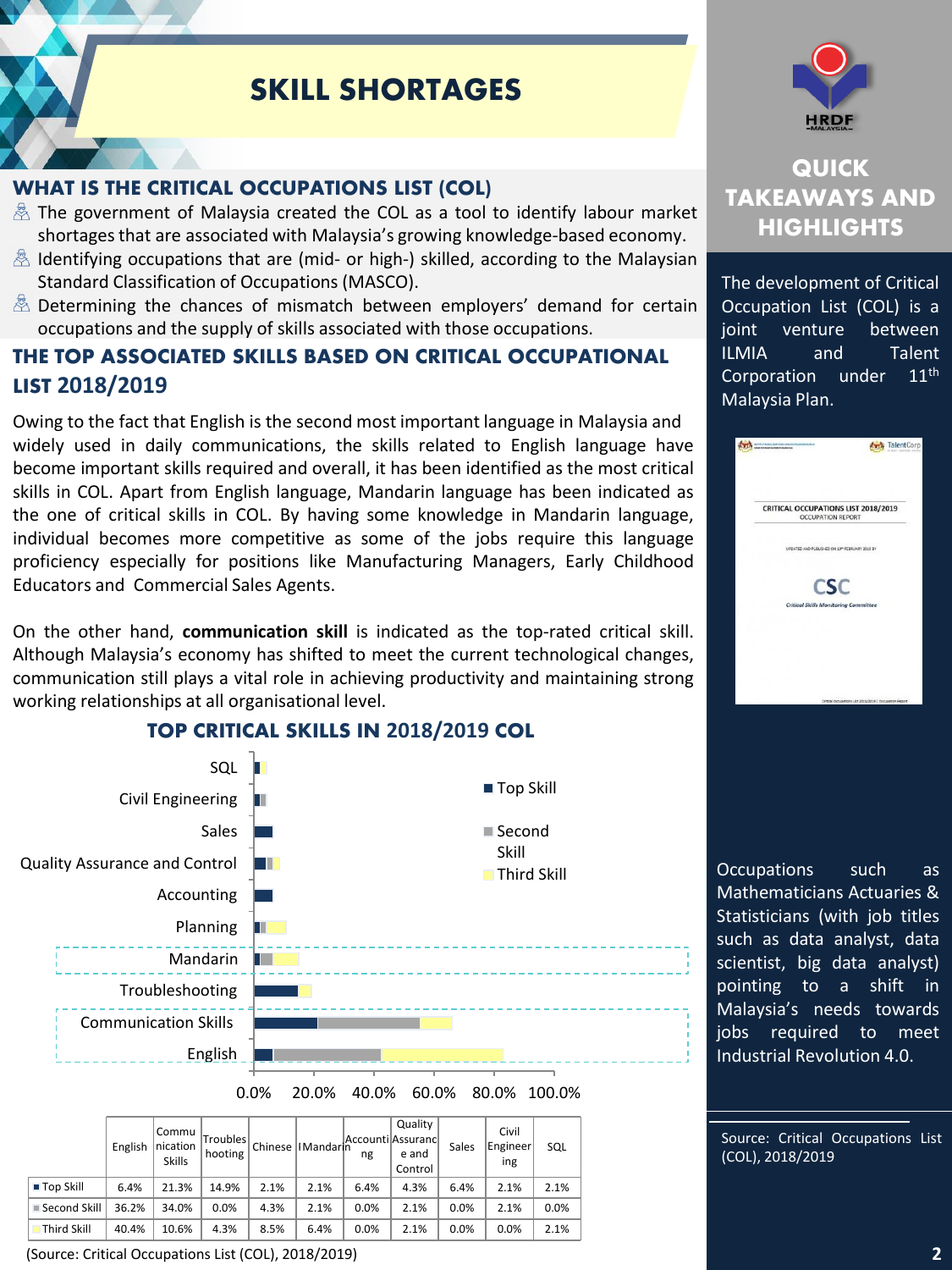# **SKILL SHORTAGES**

HRDF's data findings show that out of 873,355 training places in 2018, only 12,472 (1.4%) training related to communication, 7,440 (0.5%) related to English language and only 1,282 (0.1%) training related to Mandarin language. While, out of RM558,754,296 financial assistance in 2018, employers only spent RM7,670,769 (1.4%) for training related to communication, RM3,033,025 (0.5%) for English language and RM711,626 for Mandarin language. It is indicated that HRDF's data findings do not critically reflect the low number of training places and financial assistance. This situation may be due to employers' expectation that employees will acquire communication and language skill before entering into the working environment.



#### TOP LISTING RELEVANT TRAINING

| <b>COMMUNICATION</b>                                                                | <b>ENGLISH</b>                                                                                          | <b>MANDARIN</b>                                                          |
|-------------------------------------------------------------------------------------|---------------------------------------------------------------------------------------------------------|--------------------------------------------------------------------------|
| <b>Workplace Communication</b><br><b>Models</b>                                     | <b>Conversational English For</b><br>Crew A & D                                                         | <b>Mandarin Language</b><br><b>Workshop (Basic)</b>                      |
| <b>Team Communication For</b><br>Success - Managers and<br>Executives Workshop 2018 | <b>Essential English</b><br><b>Communication Skills (Off-</b><br>site)                                  | Mandarin Program (Higher<br>Level Learning Group)                        |
| Communication<br><b>Development Program -</b><br><b>Direct Selling</b>              | <b>English For Business</b>                                                                             | <b>Kelas Mandarin Sesi 1-7</b>                                           |
| Communication &<br><b>Interpersonal Skills</b>                                      | Improving Your English -<br><b>Speaking And Writing Skills</b>                                          | Polishing Your Mandarin<br>Language For Hospitality<br>Services          |
| <b>Communication On</b><br><b>Resolving Conflicts</b>                               | <b>Kursus Peningkatan</b><br><b>Kemahiran Berkomunikasi</b><br>Dan Pemantapan Bahasa<br><b>Inggeris</b> | <b>Kursus Basic Mandarin</b><br>Language - Pembantu Trafik<br>Siri2/2017 |

#### MOST ACTIVE SUBSECTORS ON RELATED TRAINING

| <b>COMMUNICATION</b>           | <b>ENGLISH</b>                                                          | <b>MANDARIN</b> |
|--------------------------------|-------------------------------------------------------------------------|-----------------|
|                                | Manufacturer Of Electrical Private Institution Of Higher Hotel Industry |                 |
| Machinery, Apparatus,          | <b>Learning</b>                                                         |                 |
| <b>Appliances And Supplies</b> |                                                                         |                 |

#### KEY TAKEAWAY (COL), 2018/2019

HRDF should encourage employers on training to secure specific skill sets required for the current or future talent pool. Training on soft skills especially in communication should be in line with training needs to meet technological changes.



## **QUICK TAKEAWAYS AND HIGHLIGHTS**

In 2014, the government of Malaysia established Critical Skills Monitoring Committee (CSC) with the mandate to monitor skill imbalances. In its five-year national planning strategy, the government called for the formation of a committee to identify critical skills gaps in strategic sectors to enhance human capital planning. Resulting in the establishment of CSC, which is jointly chaired by Talent Corporation (TalentCorp) and the Institute of Labour Market Information and Analysis (ILMIA), both agencies under the Ministry of Human Resources (MOHR).

Source: Critical Occupations List